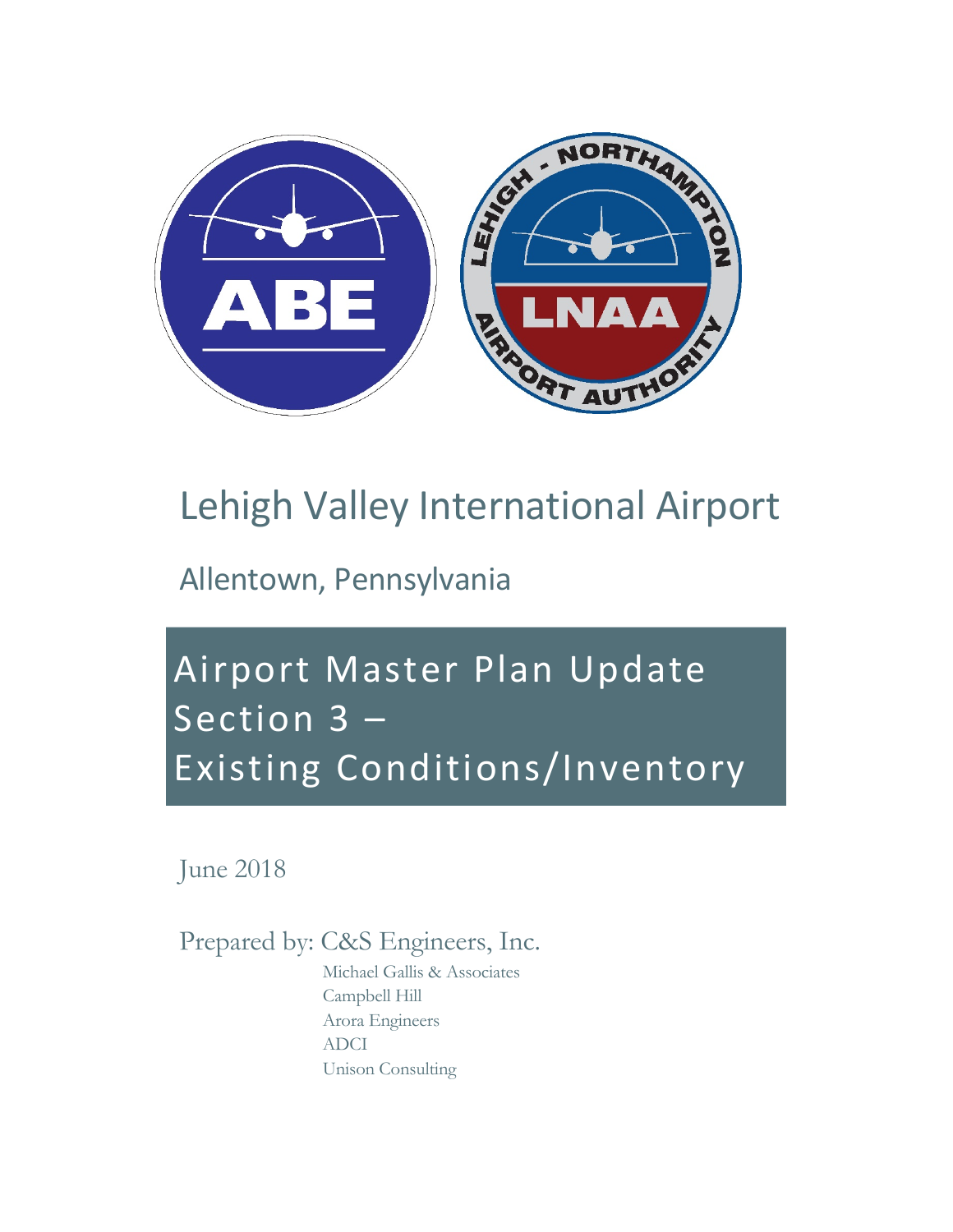

## Table of Contents

|     | $3 - 1$  |
|-----|----------|
| 3.1 |          |
|     |          |
|     |          |
|     |          |
| 3.2 |          |
|     |          |
|     |          |
|     |          |
|     |          |
|     |          |
|     |          |
|     |          |
|     | $3 - 22$ |
| 3.3 |          |
|     | $3 - 23$ |
|     |          |
| 3.4 | $3 - 38$ |
|     |          |
|     |          |
|     |          |
|     |          |
|     |          |
|     | $3-53$   |
| 3.5 | $3 - 57$ |
|     | $3 - 59$ |
|     | $3 - 59$ |
|     | $3 - 62$ |
|     | $3 - 63$ |
|     | $3 - 63$ |
| 3.6 | $3 - 64$ |
|     | $3 - 64$ |
|     |          |